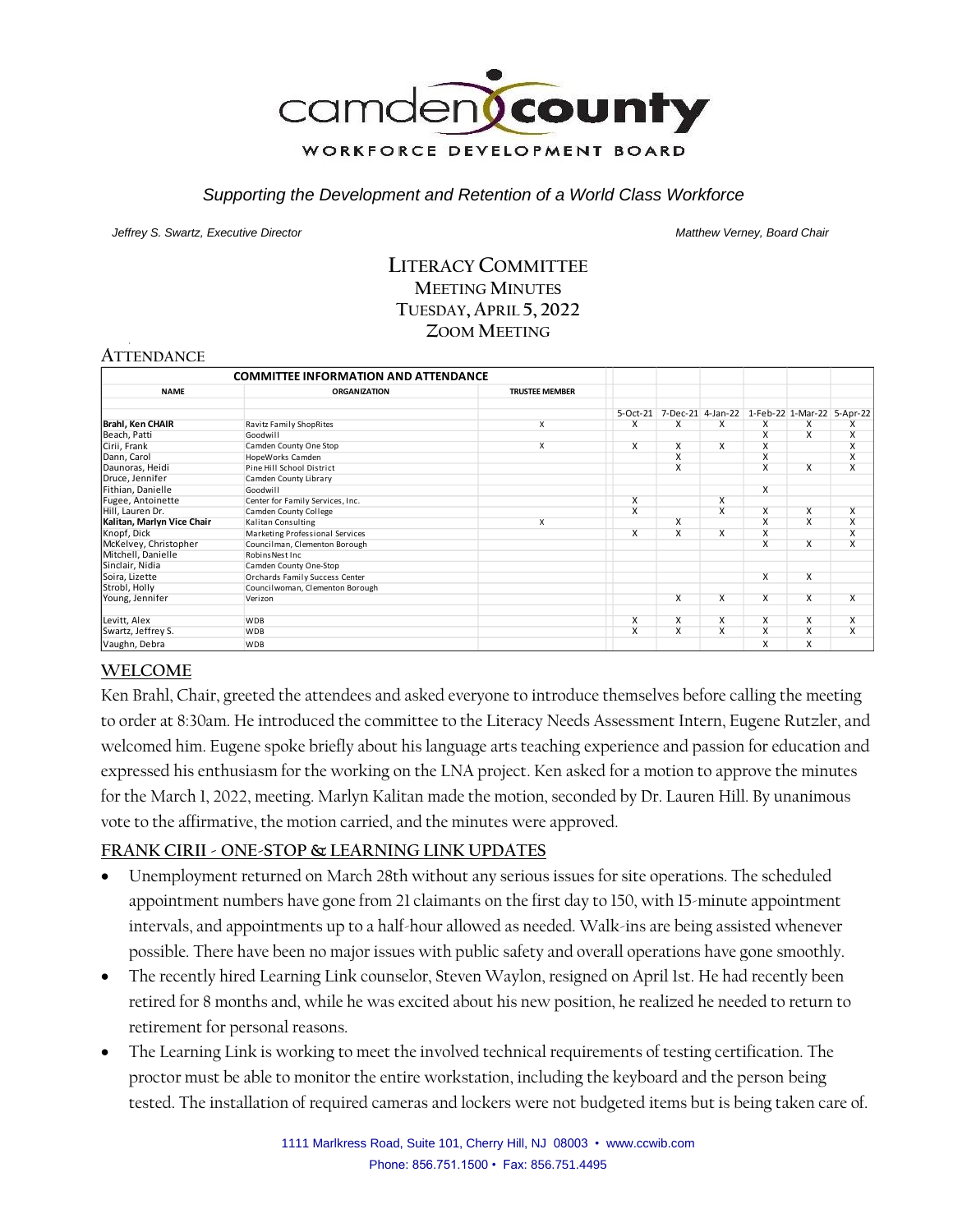Steve Stetzer is working on the technical requirements, and appropriate staff is being trained to perform testing and proctor duties.

- A meeting with the Director of the Camden County Library System will take place on April 6th to discuss coordination and joint promotion of literacy services available in both locations. Jeff Swartz asked Frank to be sure to mention that the Literacy Committee would welcome a representative from the Camden County Library system. Dr. Lauren Hill commented that Victoria Chisholm, Director of Literacy Volunteers, stated in the previous Committee meeting that she looked forward to being active on the Literacy Committee.
- Frank stated there is a waiver to work requirements for unemployment claimants. There is no penalty for failure to search work or for refusing offered employment. He stated he believes the waiver is a threat to the operations of county systems and is detrimental to vendors, childcare providers, and to transportation. Jeff Swartz and Ken Brahl agreed that the jobs are available, and the pay rates had increased to starting rates of \$15 to \$17 per hour and Ken predicated that the pay rate for the Summer will be \$20 per hour.
- Frank conveyed his concern that on-going UI waiver practice affects the counselors who are now not being pro-active in performing the personal aspects of customer service. The waiver, combined with the apathy of people who refuse to work, in a sense, is causing a ripple-effect in the way service providers interact with clients who are genuinely seeking for assistance to improve their lives. Marlyn Kalitan commented that even executives she is working with have been in no rush to return to work until their severance pay was almost exhausted.

### **LITERACY NEEDS ASSESSMENT**

Ken Brahl discussed what is next for the Literacy Needs Assessment (LNA).

- Ken reviewed the Needs Assessment report by section. He accepted the first four sections of the report as they exist but would like to add a section at the end indicating what changed between the 2017 and 2020 Census and illustrating trends, and noting the methods and programs utilized to tackle the issue of illiteracy, with data showing the progress made or not. In addition to the maps, he would like to see the data in table format, with population shifts according to Census data and using green indicating increases and red indicating decreases on the maps.
- Marlyn Kalitan welcomed Eugene and offered him assistance to provide or direct him to any information he may need with his work on the Literacy Needs Assessment (LNA).
- Carol Dann referred to another version of the LNA that she feels would be more helpful to Eugene, where each map is gradations of one color illustrating each issue. An index number was created that is a compilation of the other four indicators of the index. Since the last LNA was prepared, attention has been turned to the connection between families and on helping children with literacy, which also improves the literacy of their parents. As important as that connection is, the primary need for doing the LNA was not only to see where to apply literacy support but also to see why and how people are not utilizing the literacy programs in place to serve them. She would like to suggest that the new assessment pivots to evaluate how to increase the numbers of people who will take advantage of the literacy programs. Carol also commented that the lack of transportation is a part of the problem and the need to identify and resolve reasons people do not take advantage of literacy programs before resources could justify the expense of solving the barrier to transportation issues.
- Dr. Lauren Hill agreed with Carol on identifying the eligible and interested public and commented that programs providing academic support have declined since they transitioned from mandatory to voluntary.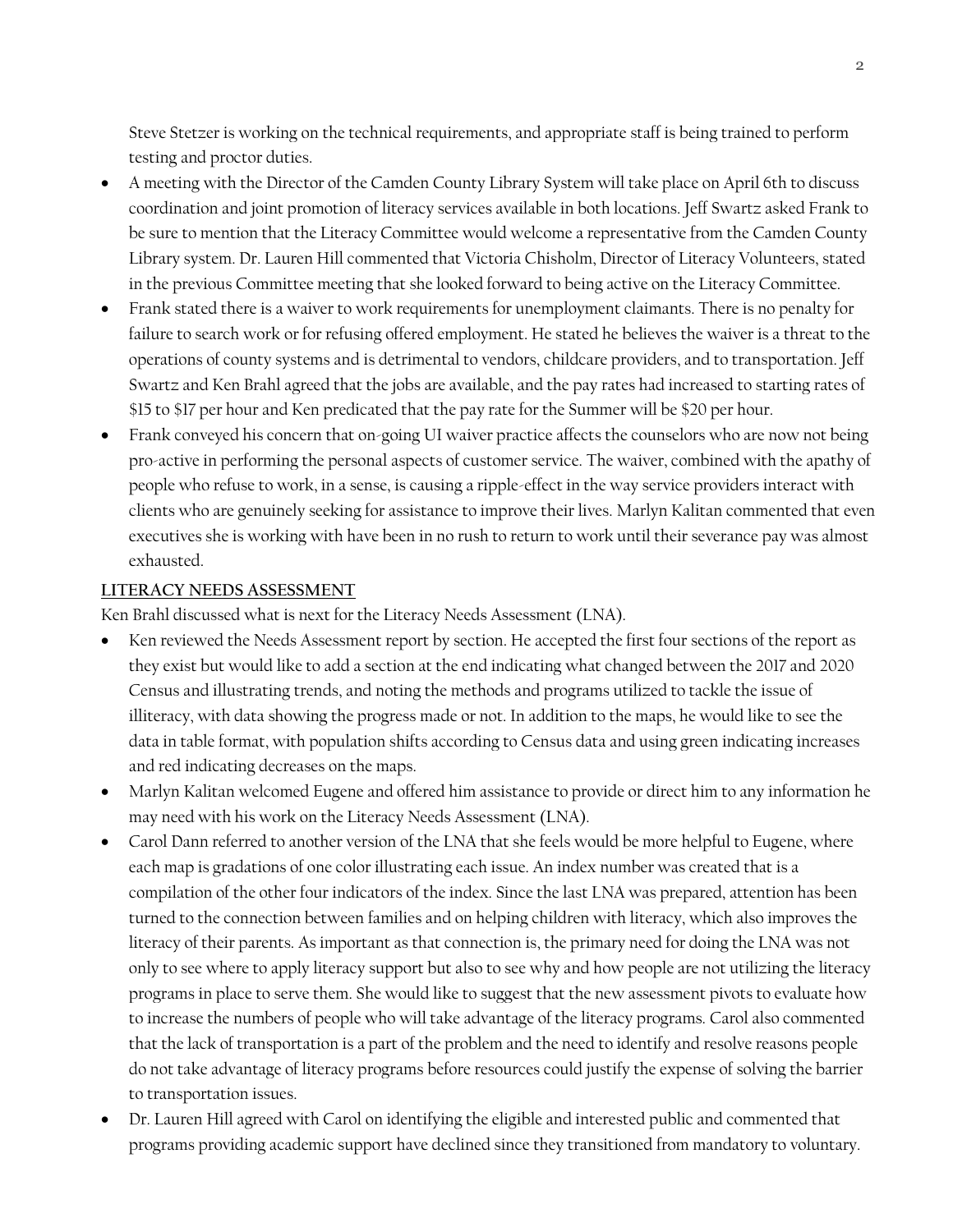She added that the financial situations of prospective participants may also be what they are prioritizing over participation in literacy programs. Jeff Swartz added that access to transportation and childcare are the most significant barriers but relocating the One-Stop to Cherry Hill has made access to services easier for the people in the lower parts of the county than they were at the Mt. Ephraim location. Dr. Hill raised the point that the cost of transportation is also a factor for people of minimal means. Dick Knopf noted that new "hybrid" work situations and the ability to access to remote services would enhance participation and ease the expense of accessible transportation. Heidi Danouras added that a model where programs partner with localized libraries or locations that have computers available would be a way of 'meeting people where they are" and that providing childcare on-site for events has proven to be helpful.

- Jeff Swartz suggested using Clementon Library for a pilot program as a satellite literacy facility, such as a Learning Link training center. Chris McKelvey stated he would bring the idea to the attention of Clementon Borough Council at the upcoming meeting. He stated the library is not currently staffed but he felt strongly that the borough would be interested in the building being used. Frank stated that there are no Learning Link funds available so funding would need to be identified to pay for the proposed satellite literacy facility. Chris stated that funding was still available through the Cares Act, and he would investigate those funds and other resources for turning the library into an educational facility.
- Carol Dann offered the idea of a partnership for a literacy program between the Blackwood campus of Camden County College and the Clementon Library for services during the day. She stated, in the case of HopeWorks, the participation rate was lower when services were offered remotely than when offered inperson. Jennifer Mauro added that the GoodWill Stratford facility, which is accessible to the Lindenwold PATCO, offers ESL-prep and Adult Basic Education, as well as HiSET testing on Monday and Wednesday, rotating weeks. The program is free and there are at least 20 computers available for people to come in to participate. The same services are offered at the GoodWill facility in Maple Shade. Ken Brahl stated that a future meeting should be dedicated to more discussion on these literacy partnership ideas and turned attention to the upcoming Job Fair.

#### **DISCUSSION/UPDATES**

• The Youth Job Fair will be held on Wednesday, May 4, 2022, at the Clementon Fire Hall for 3:00pm to 6:00pm. Information on services for training and literacy services will be available and the job fair will be focused employment for youth aged 16 to 21. Flyers providing information will be distributed to high school guidance counselors and employers for participation interest. Gabby Egrie, of Watermark Communities expressed an interest in participating in the job fair. She offers employment opportunities for minors, with very flexible shifts to accommodate school schedules. Frank Cirii suggested coordination with Nidia to provide One-Stop resources for the job fair. Jeff suggested having refreshments available. Chris McKelvey offered an opportunity for children who are present to get a tour of the fire hall from the Clementon Fire Chief. Jeff stated that the bucket truck has been requested from Atlantic City Electric.